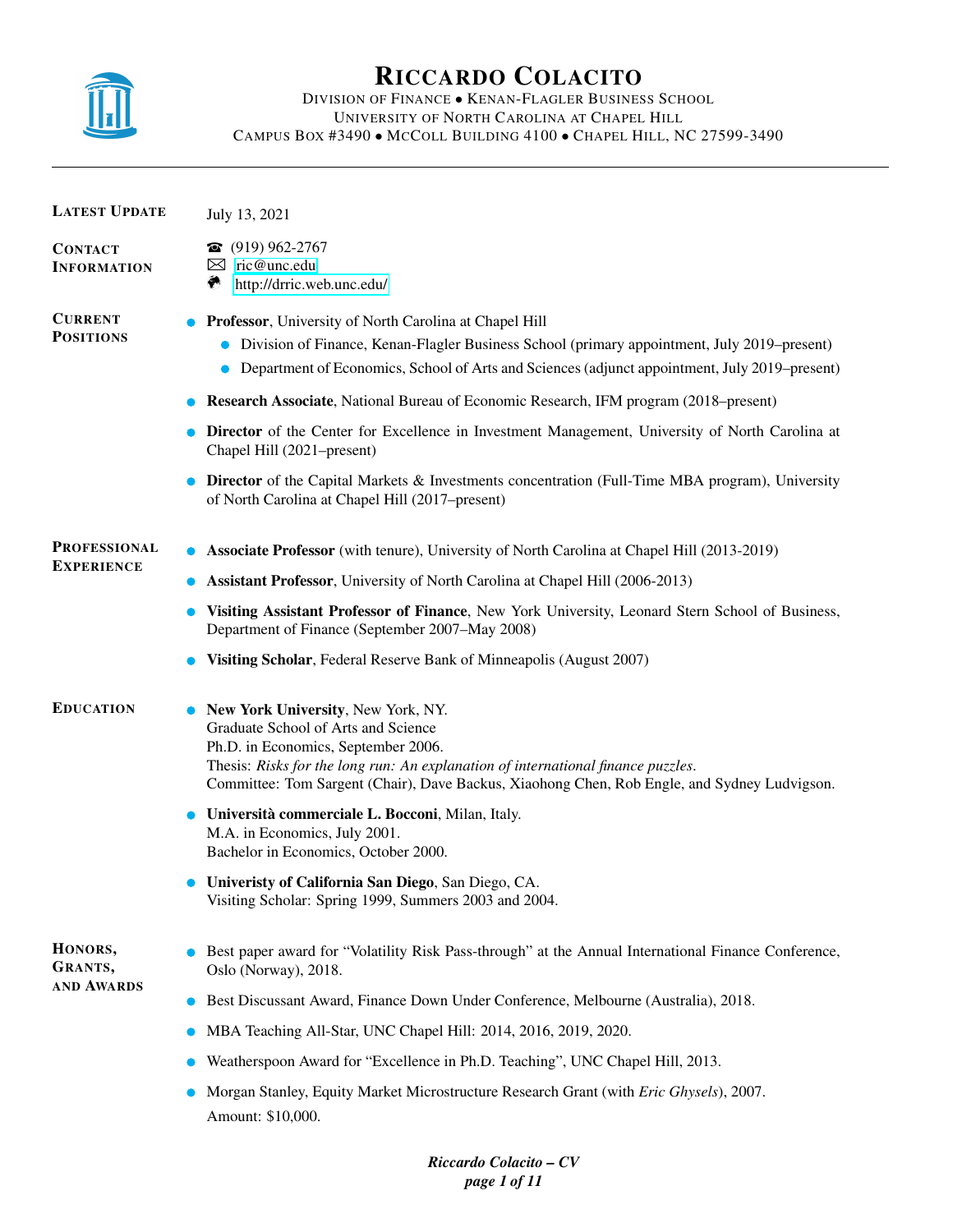- McCracken Fellowship (September 2001 April 2006).
- Fondazione Invernizzi Fellowship (September 2000 June 2001).
- B.A. in Economics summa cum laude, Bocconi University, 2000.
- **Provost's honors, UC San Diego, 1999.**
- Invited initial member of the Macro-Finance Society.
- Board of Directors of the Midwest Finance Association (2017-2020).

### PUBLICATIONS 19. *Volatility Risk Pass-Through*

Coauthored with Max Croce, Yang Liu, and Ivan Shaliastovic. Review of Financial Studies, forthcoming.

- 18. *The impact of rising temperature on U.S. Economic Growth* Coauthored with Bridget Hoffmann and Toan Phan. Encyclopedia of Climate Change: Finance, Economics and Policy, vol. 3(19), 2021.
- 17. *Business Cycles and Currency Returns* Coauthored with Steven Riddiough and Lucio Sarno. Journal of Financial Economics, vol. 137(3), 2020, 659-678.
- 16. *The Term Structures of Co-Entropy in International Financial Markets* Coauthored with Fousseni Chabi-Yo. Management Science, vol. 65(8), 2019, 3449-3947.
- 15. *Temperature and Growth: a Panel Analysis of the U.S.* Coauthored with Bridget Hoffmann and Toan Phan. Journal of Money, Credit, and Banking, 51 (2-3), 2019, 313-368.
- 14. *Recursive allocations and wealth distribution with multiple goods: existence, survivorship, and dynamics* Coauthored with Max Croce and Zhao Liu. Quantitative Economics, 2019, vol. 10, pp.311–351.
- 13. *Currency Risk Factors in a Recursive Multi-Country Economy* Coauthored with Max Croce, Federico Gavazzoni,and Robert Ready. Journal of Finance, 2018, 73(6), pp. 2719–2756.
- 12. *BKK the EZ way: International Long-Run Growth News and Capital Flows* Coauthored with Max Croce, Steven Ho, and Philip Howard. American Economic Review, 2018, 108(11), pp. 3416–3449.
- 11. *Skewness in Expected Macro Fundamentals and the Predictability of Equity Returns: Evidence and Theory* Coauthored with E. Ghysels, J. Meng, and W. Siwarasit. Review of Financial Studies, 2016, 20(8), 2069-2109.
- 10. *International Asset Pricing with Recursive Preferences* Coauthored with Max Croce. Journal of Finance, 2013, 68(6), 2651–2686.
- 9. *'O Sole Mio: An Experimental Analysis of Weather and Risk Attitudes in Financial Decisions* Coauthored with Anna Bassi and Paolo Fulghieri. Review of Financial Studies, 2013, 26(7), 1824–1852.

*Riccardo Colacito – CV page 2 of 11*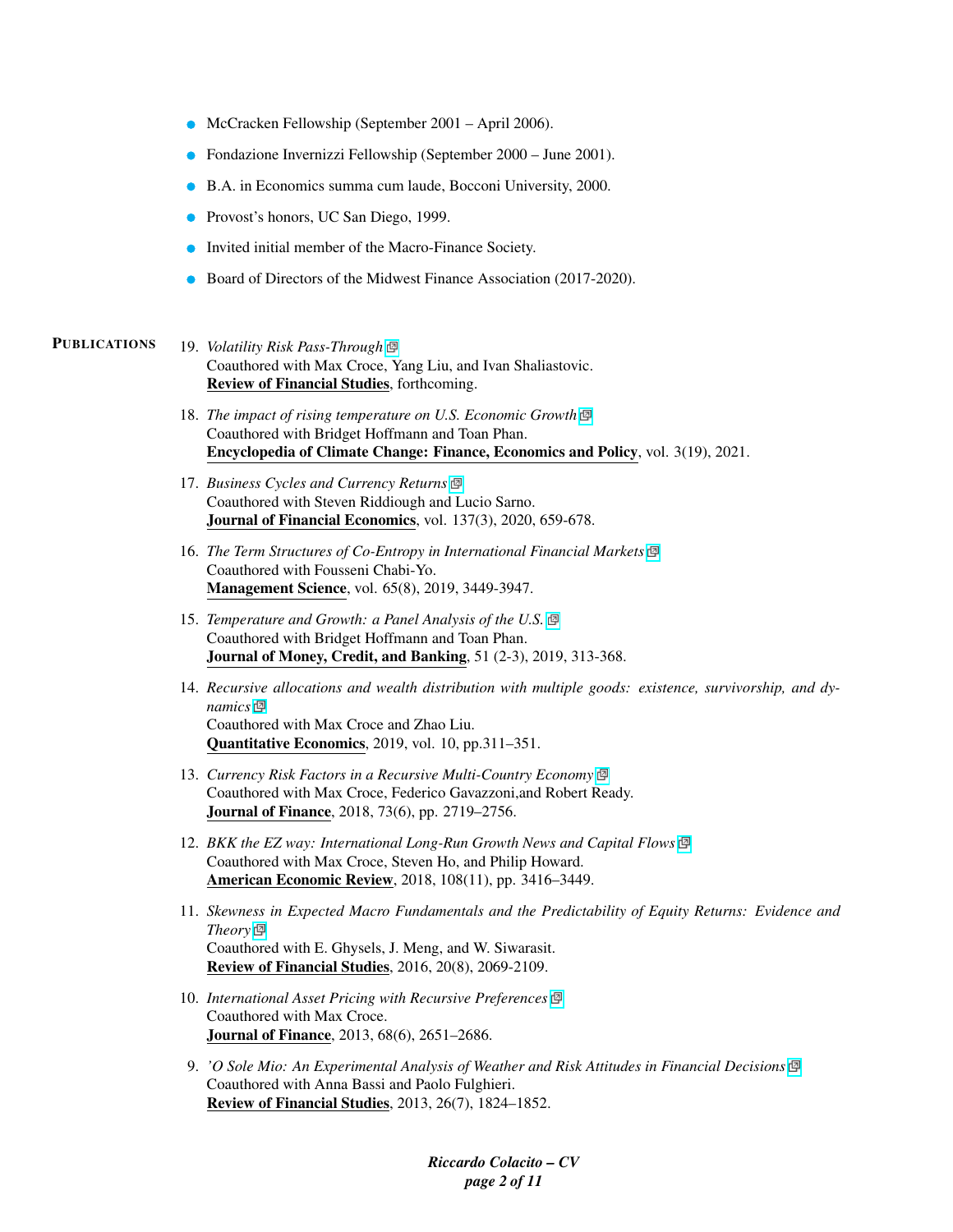| <b>American Economic Review</b> , 2012, 102(3), 152-155. |
|----------------------------------------------------------|
| Coauthored with Max Croce.                               |
| 8. International Robust Disagreement $\mathbb{P}$        |

- 7. *A component model for dynamic correlations* Coauthored with Rob Engle and Eric Ghysels. Journal of Econometrics, 2011, 164(1),45–59.
- 6. *Risks for the long run and the real exchange rate* Coauthored with Max Croce. Journal of Political Economy, 2011, 119(1), 153–181.
- 5. *The Short- and Long-Run Benefits of Financial Integration* Coauthored with Max Croce. American Economic Review, 2010, 100(2), 527–531.
- 4. *Term structure of risk, the role of Known and Unknown Risks and Non-stationary Distributions* Coauthored with Rob Engle. The Known, the Unknown and the Unknowable in Financial Risk Management (Chapter 4) Edited by F. Diebold, N. Doherty, R. Herring. Princeton University Press, 2010.
- 3. *Robustness and US Monetary Policy Experimentation* Coauthored with T. Cogley, L. Hansen and T. Sargent. Journal of Money, Credit and Banking, 2008, 40(8), 1599-1623.
- 2. *Benefits from U.S. Monetary Policy Experimentation in the Days of Samuelson and Solow and Lucas* Coauthored with T. Cogley and T. Sargent. Journal of Money, Credit and Banking, 2007, 39(1), 67-100.
- 1. *Testing and valuing dynamic correlations for asset allocation* Coauthored with Rob Engle. Journal of Business and Economic Statistics, 2006, 24(2), 238-253.

### WORKING PAPERS

- 20. *Global sales, international currencies and the currency denomination of debt* Coauthored with Yan Qian and Andreas Stathopoulos. Latest draft: 1/2021.
	- 21. *Concealed Carry* Coauthored with Max Croce, Federico Gavazzoni, and Spencer Andrews. Latest draft: 3/2021.
	- 22. *Robust Exchange Rates and the International Entropy Frontier.* Coauthored with Max Croce. Latest draft: 2/2015.
	- 23. *Six anomalies looking for a model. A consumption based explanation of international finance puzzles* Latest draft: 11/2012.
	- 24. *On the existence of the exchange rate when agents have complete home bias and non-time separable preferences* Latest draft: 11/2006.
- **CITATIONS** Total citations: **1889** (source *Google Scholar*<sup>C</sup>)  $\mathbb{B}$ [,](http://scholar.google.com/citations?user=UfPZX8wAAAAJ) July 13, 2021). Articles with more than 10 Google Scholar citations: 19. Most cited articles: Risks for the long-run and the real exchange rate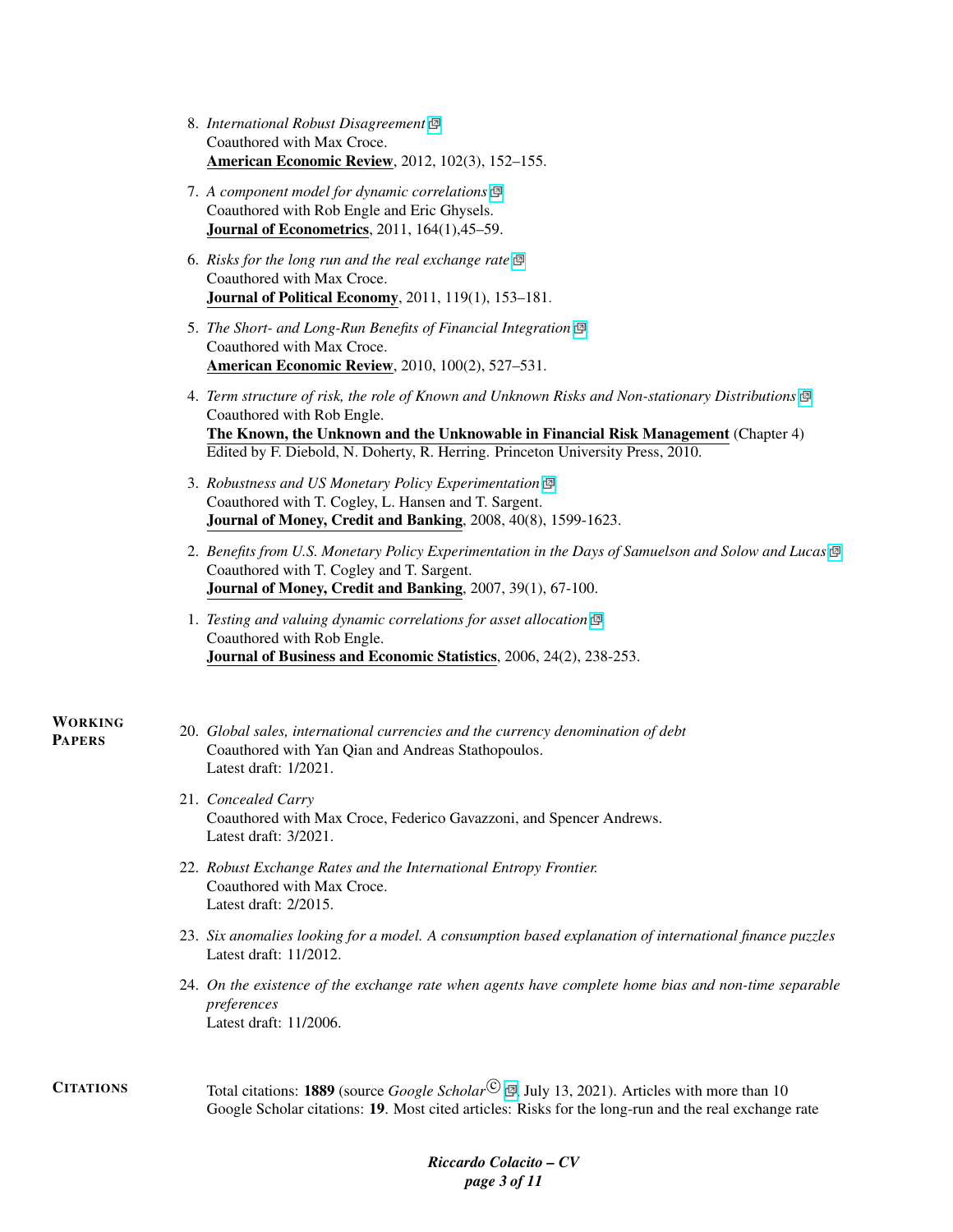(363); Testing and valuing correlations for asset allocation (311); A Component Model for Dynamic Correlations (235).

INVITED SEMINARS AND **CONFERENCE PRESENTATIONS** 

(This list does not include co-authors' presentations)

- 2021-2022, HKUST (scheduled), City University of HK (scheduled), Chinese University of HK (scheduled), HK University (scheduled), National University of Singapore (scheduled).
- 2020-2021, CKGSB (scheduled).
- 2019-2020, University of Virginia (McIntire), Federal Reserve Bank of San Francisco, Columbia GSB, Indiana University (Kelley).
- 2018-2019, Erasmus University Rotterdam (Finance), Tilburg University (Finance), Maastricht University (Finance), Norwegian School of Economics (NHH), Ohio State University (Fisher), Georgia Tech (Finance).
- 2017-2018, Stanford Institute for Theoretical Economics (SITE) "New Models of Financial Markets", Cambridge University (Economics), Presidential session at the annual meeting of the SEA (Tampa, FL), Johns Hopkins University (Carey Business School), Brazilian Meeting of Finance (invited speaker, Sao Paulo City).
- 2016-2017, Hanqing Advanced Institute of Economics and Finance (Renmin University, Beijing, China), UBC Winter Finance Conference (Whistler, Canada), University of Melbourne, Monash University (Melbourne), Bocconi University, 3<sup>rd</sup> SAFE Asset Pricing Workshop (Frankfurt, Germany), Annual Meeting of the Midwest Finance Association (Chicago, IL).
- 2015-2016, Federal Reserve Bank of St. Louis, Annual Meeting of the Midwest Finance Association (Atlanta, GA), Vanderbilt University FMRC Conference (Nashville, TN),  $2^{nd}$  Workshop on Uncertainty (UCL, London, UK), Annual Conference in International Finance (City University of Hong Kong), Annual Meeting of the Society for Financial Econometrics (HK).
- 2014-2015, Annual Meeting of the American Economic Association (Boston, MA), University of Northern Illinois (Economics), Conference on Ambiguity and Robustness in Macroeconomics and Finance (hosted by NYU), Annual Meeting of the Western Finance Association (Seattle, WA).
- **2013-2014**, CMU-UCSB  $4^{th}$  "Advances in Macro-Finance" conference (CMU, Pittsburgh, PA), Tuck School at Dartmouth (Finance), SUNY Stony Brook (Finance), International Monetary Fund, Annual Meeting of the American Economic Association (Philadelphia, PA), BI Norwegian Business School (Finance), UNC Chapel Hill (Economics), Annual Conference in International Finance (Imperial College, London, UK), Annual Meeting of the Society for Financial Econometrics (Toronto, Canada), Annual Meeting of the Econometric Society (Minneapolis, MN).
- 2012-2013, Federal Reserve Bank of Saint Louis, Asset Pricing and Portfolio Allocation in the Long-Run (Rio de Janeiro, Brazil), Annual Meeting of the American Finance Association (San Diego, CA), NYU Alumni Conference, Annual Meeting of the Society for Economic Dynamics (Seoul, Korea), North American Meeting of the Econometric Society (Los Angeles, CA).
- 2011-2012, UCLA (Anderson), University of Southern California (Marshall), NYU Conference in Honor of Tom Sargent's Nobel Prize, Annual Meeting of the American Economic Association (Chicago, IL), University of Wisconsin (Economics), Virginia Commonwealth University (Econ), Society for Financial Studies Finance Cavalcade (Virginia), Macroeconomics of Risk and Uncertainty workshop (Central Bank of Chile, Santiago), Society for Economic Dynamics (Cyprus).
- 2010-2011, MIT (Sloan), Boston University (Finance), University of Minnesota (Finance), Federal Reserve Bank of Kansas City, AEA Annual Meeting (Denver, CO), Society for Financial Studies Finance Cavalcade (University of Michigan).

*Riccardo Colacito – CV page 4 of 11*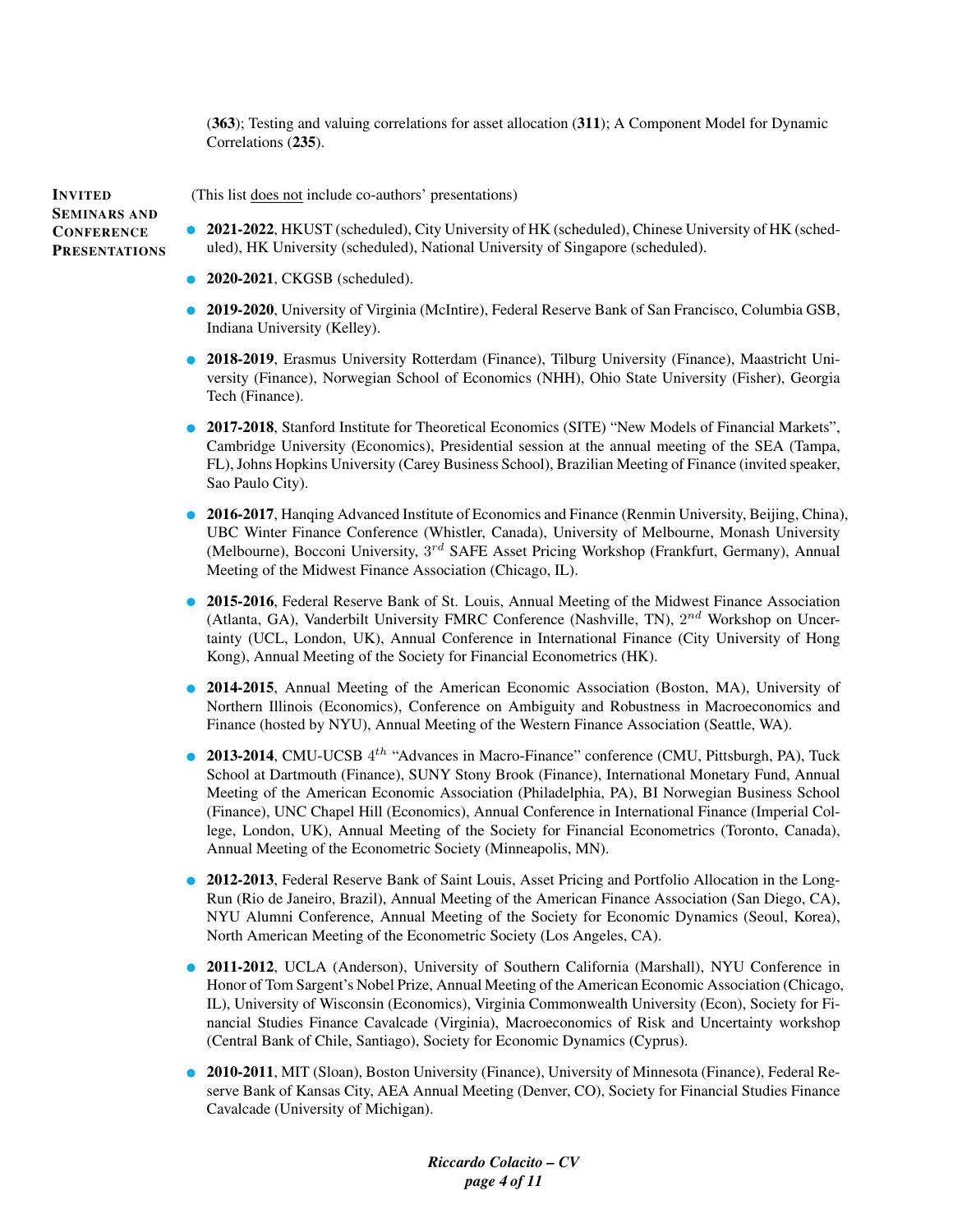- 2009-2010, New York University (Economics), Carnegie Mellon University (Finance), AEA Meetings (Atlanta, GA), Annual Meeting of the Society for Economic Dynamics (Montreal, Canada), WFA Meetings (Victoria, Canada), World Congress of the Econometric Society (Shanghai, China).
- 2008-2009, Italian Congress of Econometrics and Empirical Economics (Ancona, Italy), Summer Meeting of the Econometric Society (Boston, MA), Infiniti Conference on International Finance (Trinity College, Dublin, Ireland), Annual Meeting of the Society for Economic Dynamics (Istanbul, Turkey).
- 2007-2008, UNC (Finance), NYU (Finance), Society for Economic Dynamics, annual meeting (Cambridge, MA), European Economic Association, annual meeting (Milan, Italy).
- 2006-2007, Duke (Finance), University of Minnesota (Economics), North American Meeting of the Econometric Society (Durham, NC), International Symposium on Financial Engineering and Risk Management (Beijing, China).
- 2005-2006, NYU (Economics), Washington University in St. Louis (Economics), Columbia University (Economics), Federal Reserve Bank of New York, Fordham University (Business school), University of Rochester (Simon School), Federal Reserve Board, Federal Reserve Bank of St. Louis, Universitat Pompeu Fabra and CREI, Washington University (Olin School of Business), University of North Carolina at Chapel Hill (Kenan-Flagler School of Business), UCSD (Economics), Bank of Canada, SUNY Albany (Economics), UCLA (Economics), NBER Asset Pricing Program (Chicago), Conference on Quantitative Evidence on Price Determination (Washington D.C.), University of Chicago - New York University joint workshop (New York).
- 2004-2005, Econometric Society World Congress (London, UK), Society for Economic Dynamics Annual Meeting (Budapest, Hungary), New York University - Bocconi joint workshop (La Pietra, Firenze, Italy), The Seventh Annual Financial Econometrics Conference (Waterloo, Canada), American Economic Association Annual Meeting (Philadelphia), Conference on Dynamic Stochastic General Equilibrium Models, (IMF, Washington D.C.).
- 2003-2004, NYU (Finance).

DISCUSSIONS 31. *Pricing Poseidon: Extreme Weather Uncertainty and Firm Return Dynamic* Authors: Mathias Kruttli, Brigitte Roth Tran, and Sumudu Watugala, Conference: Annual Meeting of the American Finance Association, January 2021.

- 30. *Climate Change and Uncertainty: An Asset Pricing Perspective* Author: Michael Barnett Conference: SFS Finance Cavalcade, May 2020.
- 29. *Exchange Rate Reconnect: Capital Flows and Currency Dynamics* Authors: Andrew Lilly, Matteo Maggiori, Brent Neiman, and Jesse Schreger Conference: Annual Meeting of the American Finance Association, Atlanta, January 2019.
- 28. *International Currencies and Capital Allocation* Authors: Matteo Maggiori, Brent Neiman, and Jesse Schreger Conference: Macro Finance Society (MFS), Austin, November 2018.
- 27. *Model-Free International Stochastic Discount Factors* Authors: Fabio Trojani, Andrea Vedolin, and Mirela Sandulescu Conference: European Finance Association (EFA), Warsaw, August 2018.
- 26. *Integrated Markets: Economic or Financial Integration?* Authors: Amir Akbari, Lilian Ng, and Bruno Solnik Conference: Finance Down Under (FDU), Melbourne, March 2018.

*Riccardo Colacito – CV page 5 of 11*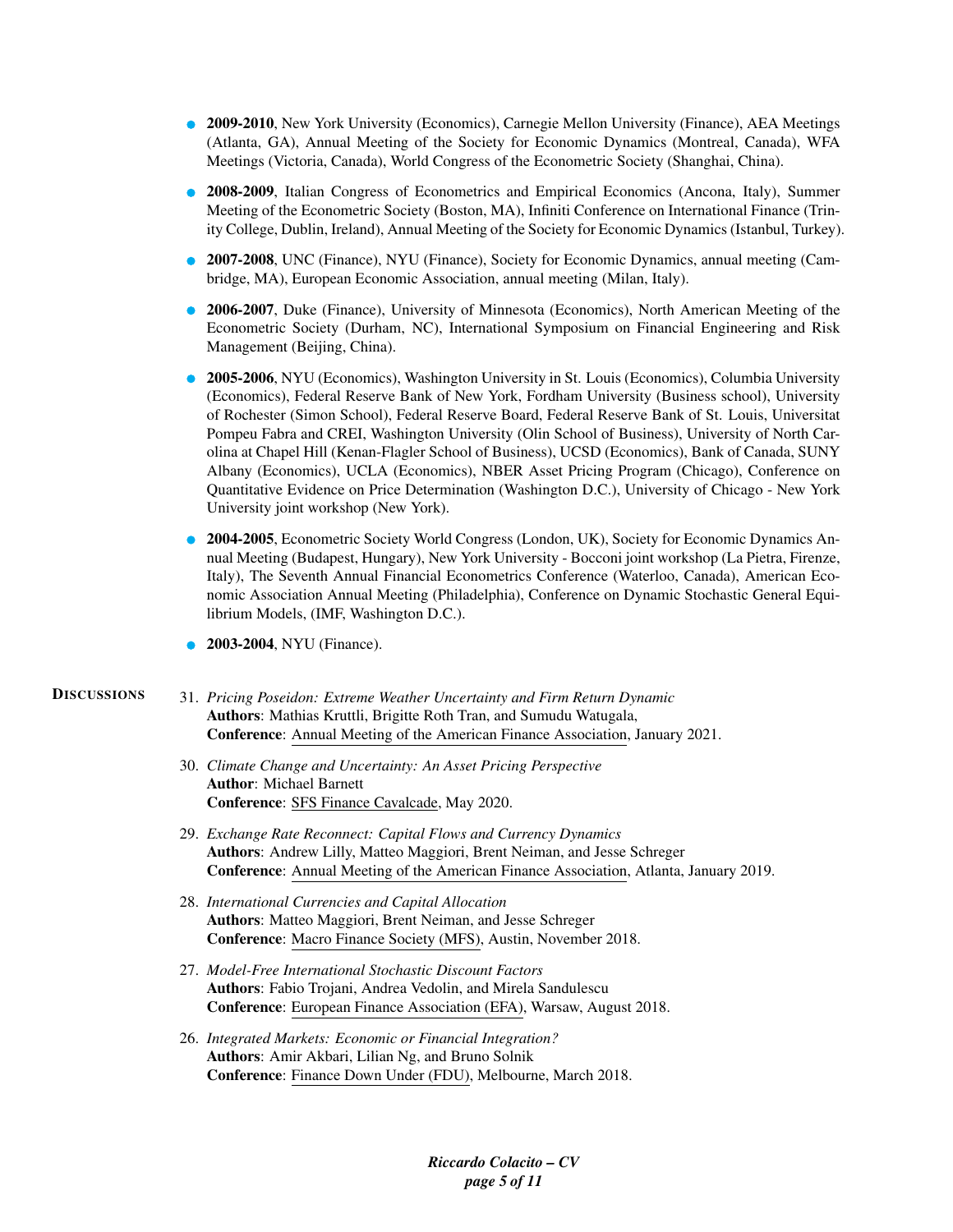- 25. *Business Cycle Risk in Currency Markets* Authors: Steven Riddiough and Lucio Sarno Conference: Annual Meeting of the American Finance Association, Philadelphia, January 2018.
- 24. *Accounting for macro-finance trends: a rising equity premium?* Author: E. Fahri and F. Gourio Conference: Annual Meeting of the Southern Economic Association, Tampa, FL, November 2017.
- 23. *Disagreement vs. Uncertainty: Investment Dynamics and Business Cycle* Author: Calvin Du Jia Conference: Finance Symposium at the Hanqing Advanced Institute of Economics and Finance, Renmin University, Beijing, July 2017.
- 22. *Gravity in FX* R<sup>2</sup> *: Understanding the Factor Structure in Exchange Rates* Authors: Hanno Lustig and Robert Richmond Conference: Network applications in Finance and Macro, LSE, June 2017.
- 21. *Price of Long-Run Temperature Shifts in Capital Markets* Authors: Ravi Bansal, Dana Kiku, and Marcelo Ochoa Conference: SFS Cavalcade, Vanderbilt, May 2017.
- 20. *Uncertainty, the exchange rate, and International Capital Flows* Authors: Robert Kollmann. Conference: Annual Meeting of the American Finance Association, Chicago, January 2017.
- 19. *A macrofinance view of US Sovereign CDS premiums* Authors: Mikhail Chernov, Lukas Schmid, and Andres Schneider. Conference: NBER Summer Institute Asset Pricing program, Cambridge, July 2016.
- 18. *Trade Network Centrality and Currency Risk Premia* Authors: Robert Richmond, Conference: Annual Conference in International Finance, Hong Kong, June 2016.
- 17. *Not so Disconnected: Exchange Rates and the Capital Stock* Authors: Tarek Hassan, Thomas Mertens, Tony Zhang, Conference: Sixth Meeting of the Macro Finance Society, Philadelphia, October 2015.
- 16. *Risk Sharing in International Economies and Market Incompleteness* Authors: Gurdip Bakshi, Mario Cerrato, and John Crosby, Conference: Annual Conference in International Finance, Copenhagen, June 2015.
- 15. *Climate Change and Growth Risk* Authors: Ravi Bansal, Dana Kiku, Marcelo Ochoa, Conference: The Next Generation of Economic Models of Climate Change, Minneapolis, September 2014.
- 14. *The Term Structure of Currency Carry Trade Risk Premia* Authors: Hanno Lustig, Andreas Stathopoulos, Adrien Verdelhan, Conference: Duke/UNC Asset Pricing Conference, Durham, March 2014.
- 13. *Commodity Trade and the Carry Trade: A Tale of Two Countries* Authors: Robert Ready, Nikolai Roussanov, and Colin Ward. Conference: Annual Meeting of the Int'l Economics and Finance Society, Philadelphia, January 2014.
- 12. *Intertemporal Relation between Risk and Return: Panel Quantile Regression Approach* Authors: Jau-Er Chen. Conference: NYU Alumni Conference, New York, May 2013.
- 11. *Conditional Currency Risk Premia* Authors: Martin Lettau, Matteo Maggiori, and Michael Weber. Conference: SFS Finance Cavalcade, Miami, May 2013.

*Riccardo Colacito – CV page 6 of 11*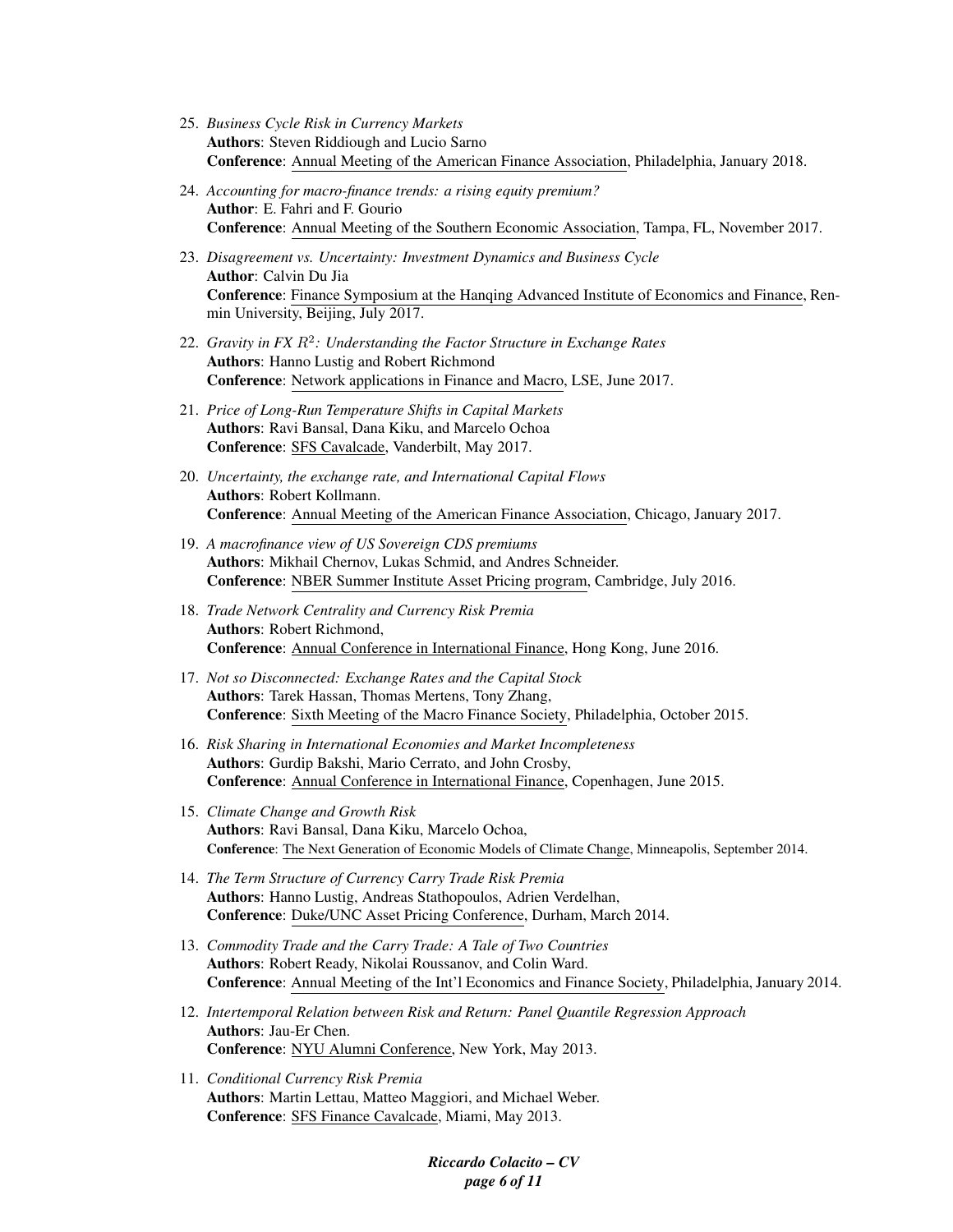- 10. *Diverse Beliefs, Survival, and the Market Price of Risk* Authors: T. Sargent and T. Cogley. Conference: Annual Meeting of the American Economic Association, Chicago, January 2012.
- 9. *Robustly Optimal Monetary Policy in a Microfounded Model* Authors: K. Adam and M. Woodford. Conference: Information, Beliefs and Economic Policy, ECB, Frankfurt, December 2011.
- 8. *A sentiment-based explanation of the forward premium puzzle* Author: J. Yu. Conference: Annual Meeting of the Western Finance Association, Santa Fe, June 2011.
- 7. *FX Comovements: Disentangling the Role of Market Factors, Carry-Trades and Idiosyncratic Components* Author: Jose Rangel. Conference: Monetary policy, financial stability and the business cycle, Bank of Canada, Ottawa, May 2011.
- 6. *Long and Short Run Correlation Risk in Stock Returns* Author: M. Cosemans. Conference: Econometric Society Winter Meetings, Denver, January 2011.
- 5. *Common Risk Factors in Currency Markets* Authors: H. Lustig, N. Roussanov, and A. Verdelhan. Conference: American Finance Association, Atlanta, January 2010.
- 4. *Deep Habits and the Cross Section of Expected Returns* Author: Jules H. van Binsbergen. Conference: American Finance Association, San Francisco, January 2009.
- 3. *Housing as a Measure for Long-Run Risk in Asset Pricing* Author: J. Fillat. Conference: American Finance Association, San Francisco, January 2009.
- 2. *Learning, Long-Run Risks and Asset Price Jumps* Authors: by R. Bansal and Ivan Shaliastovich. Conference: American Economic Association, New Orleans, January 2008.
- 1. *Long Run Asset Allocation* Authors: R. Bansal and D. Kiku. Conference: Western Finance Association, Big Sky, June 2007.

### **TEACHING RECORD**

- *MBA Investments* (at UNC-Chapel Hill): Spring 2009–2013 (Instructor Evaluations: 4.41/5), Spring 2014–2018 (4.71/5).
	- *Undergraduate Investments* (at UNC Chapel Hill): Spring 2007, 2009–2013 (Instructor Evaluations: 4.39/5), Spring 2014-2018 (4.47/5)
	- *Undergraduate Foundations of Financial Markets* (at NYU-Stern): Fall 2007 (Teaching Evaluations: 6.06/7).
	- *Ph.D. Foundations of Macro-Finance*: UNC-Chapel Hill, Spring 2010-2019.
	- *Invited Lecture:* Society for Financial Econometrics (SoFiE) Summer School; Kellogg School, Northwestern University, July 2019.
	- *Ph.D. International Asset Pricing and Risk Sharing with Recursive Preferences*: invited lectures at Tom Sargent's "Advanced Macroeconomics" Ph.D. course at NYU (12/2010).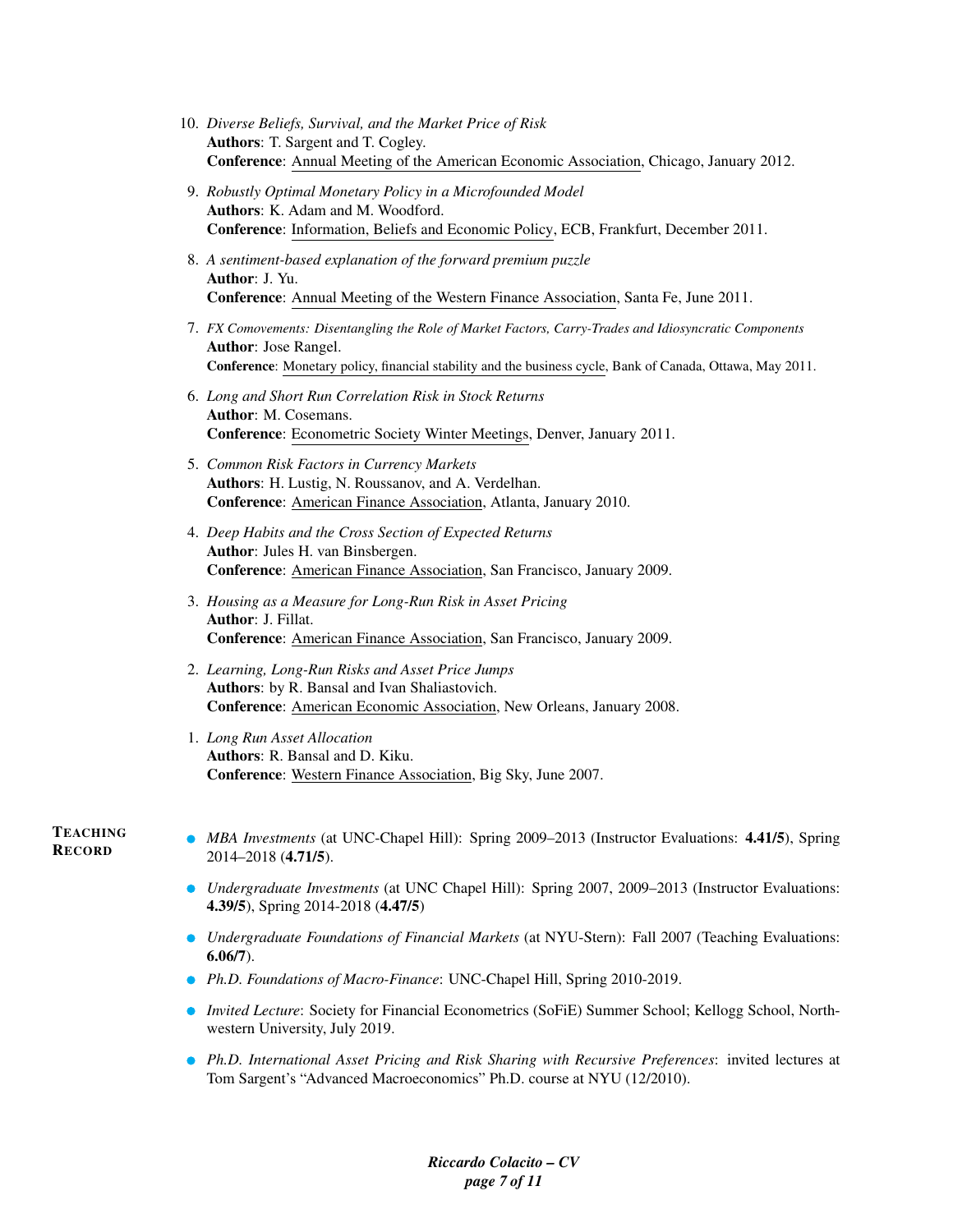### PROFESSIONAL **SERVICE**

- Editorial positions: Associate Editor at the *Journal of Empirical Finance* (2016-2020), Associate Editor at *Management Science* (2018-present), Associate Editor at the *Journal of Financial and Quantitative Analysis* (2019-present), Associate Editor at the *Journal of Financial Economics* (2021-present).
- Ad hoc referee: AEJ Macro, American Economic Review, B.E. Journal of Macroeconomics, Economic Inquiry, Economic Journal, Economic Letters, Economic Modeling, Econometrica, Environmental and Resource Economics, Finance Research Letters, Independent Research Fund Denmark (Social Science), International Economic Review, International Review of Economics and Finance, Quantitative Economics, Quarterly Journal of Economics, Journal of Applied Econometrics, Journal of Banking and Finance, Journal of Business and Economic Statistics, Journal of Economic Dynamics and Control, Journal of Economic Theory, Journal of Empirical Finance, Journal of Financial and Quantitative Analysis, Journal of Financial Econometrics, Journal of Financial Economics, Journal of Finance, Journal of International Economics, Journal of International Money and Finance, Journal of Monetary Economics, Journal of Money Credit and Banking, Journal of Political Economy, Journal of the European Economic Association, Management Science, National Science Foundation (NSF), Nature, Quantitative Economics, Quantitative Finance, Research Grants Council (RGC) of Hong Kong, Review of Economic Dynamics, Review of Economics and Statistics, Review of Economic Studies, Review of Finance, Review of Financial Studies, Scandinavian Journal of Economics, Studies in Nonlinear Dynamics & Econometrics.
- Conference Committee Member: SFS Finance Cavalcade Asia-Pacific [2017], Finance Down Under Conference [2017–2018]; Track Chair for the Annual Meeting of the Midwest Finance Association [2016–2017, 2020]; Annual Meeting of the European Finance Association [2014–2019]; Track Chairs for the Annual Meeting of the European Finance Association [2020-2021]; Annual Meeting of the Society of Financial Econometrics [2011–2019]; Annual Meeting of the Society for Economic Dynamics [2012–2013]; Annual Meeting of the Western Finance Association [2011, 2017–2019], Society for Financial Studies Finance Cavalcade [2011, 2012, 2016–2021]; Jackson Hole Finance Group [2009 present]; Duke-UNC Conference [2009-present]; World Finance Conference [2016]; Associate Chair for the Annual Meeting of the Western Finance Association [2020-2021].
- **Conference Session Chair:** "Asset Pricing in the Long-Run" at the 2009 Western Finance Association Meeting, San Diego, CA; "International Financial Markets" at the 2012 Duke/UNC Asset Pricing Conference; "International Asset Pricing" at the 2012 Society for Economic Dynamics Meeting, Cyprus; "International Macro-Finance" at the 2013 Society for Economic Dynamics Meeting, Seoul, Korea; "Asset Pricing" at the 2013 Conference on Financial Economics and Accounting, Chapel Hill, NC; "International Asset Pricing" at the 2014 Darden International Finance Conference; "Currency Risks: Empirical Facts and Theory Frontiers" at the 2015 AEA Meetings in Boston; "Macro-Finance" at the 2015 SFS Cavalcade in Atlanta, GA; "Equilibrium Asset Pricing Models" at the 2016 Midwest Finance Association Meeting in Atlanta, GA; "Topics in Entropy" at the 2017 Midwest Finance Association Meeting in Chicago, IL; "International Finance" at the 2018 SFS Finance Cavalcade at Yale; "Asset Pricing Theory: Premia" at the 2018 Western Finance Association Meeting in San Diego, CA; "Risk and Asset Pricing" at the 2018 European Finance Association meeting in Warsaw, Poland.
- Service at UNC: Co-organizer of the Finance seminar sequence 2008-09, 2015-16; member of the "cross-campus faculty committee on copyright"; member of the Faculty Hearing Board Panel of the Office of the Honor System (2015-16); Member of the recruiting committee (2015-16, 2016-17, 2017- 18); ad hoc chair of tenure committee at the UNC Economics Department (2017).
- Ph.D. Dissertation Committee Member (<sup>†</sup> stands for Committee Chair):
	- 1. Bumjean Sohn (UNC Finance, 2009). First job: Georgetown University.
	- 2. Stanislav Khrapov (UNC Economics, 2011). First job: New Economic School, Moscow.
	- 3. Isacco Piccioni (UNC Finance, 2012). First job: University of Michigan.
	- 4. Hongyu Ru (UNC Statistics, 2012). First job: private sector.
	- 5. Racha Moussa (UNC Economics, 2013). First job: Middlebury College (now at IMF).

*Riccardo Colacito – CV page 8 of 11*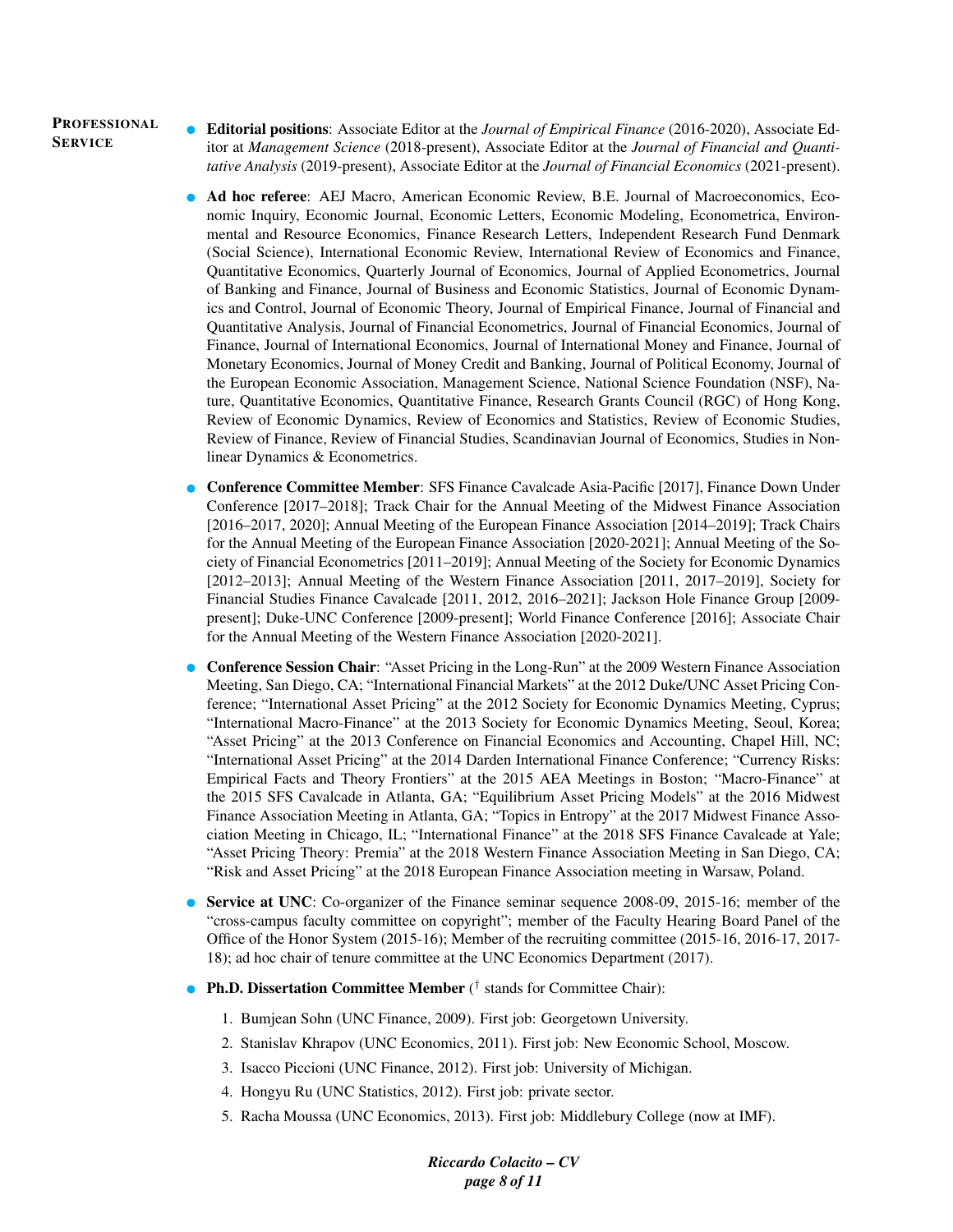|  | 6. Steven Ho (UNC Finance, 2013). First job: Tsinghua University. |  |  |
|--|-------------------------------------------------------------------|--|--|
|  |                                                                   |  |  |

- 7. Jinghan Meng† (UNC Finance, 2014). First job: Hong Kong University.
- 8. Wasin Siwasarit† (UNC Economics, 2015). First job: Thammasat University (Thailand).
- 9. Syung Han (UNC Finance, 2016).
- 10. Philip Howard (UNC Finance, 2016). First job: Wake Forest University.
- 11. Preetesh Kantak† (UNC Finance, 2017). First job: Indiana University.
- 12. Sunjin Park† (UNC Finance, 2017). First job: OCC.
- 13. Calebe Figueiredo (UNC Economics, expected 2019). First job: Bank of America.

# • Honor Thesis Advisor  $(\S$  graduated with Highest Honors):

- 1. Brian Hendel (UNC BSBA, 2011); Thesis title: "Applying Generalized Autoregressive Conditional Heteroscedasticity Econometric Models to Portfolio Optimization with Changing Time Horizons".
- 2. Shane Goronkin<sup>§</sup> (UNC BSBA, 2016); Thesis title: "Innovation in the Oil futures market: expanding fixed-rate contracts into the consumer facing retail market".
- 3. John Onderdonk§ (UNC BSBA, 2019); Thesis title: "The effects of box office and home entertainment revenue performance on equity valuations in the film industry".
- 4. Elizabeth Ritger (UNC BSBA, 2020); Thesis title: "Government Intervention in ESG Investing: Financial Effects of France's Energy Transition for Green Growth Act".

| MEDIA<br><b>COVERAGE &amp;</b>         | 1. "Climate change and the cost of inaction",<br>VoxEU.org, 10/28/2016 @                                                          |
|----------------------------------------|-----------------------------------------------------------------------------------------------------------------------------------|
| <b>NON-TECHNICAL</b><br><b>REPORTS</b> | 2. "The bulk of Houston's clean energy innovation comes from oil and gas",<br>Houston Cronicle, 4/26/2017 回                       |
|                                        | 3. "Climate Change May Deeply Wound Long-Term U.S. Growth",<br>Wall Street Journal, 5/2/2018                                      |
|                                        | 4. "Global warming will depress economic growth in Trump country",<br>The Guardian, 5/8/2018 回                                    |
|                                        | 5. "Trump voters hurt most by Trump policies, new study finds",<br>Think Progress, 5/9/2018 回                                     |
|                                        | 6. "Climate change could reduce the US growth of economy by one third",<br>Devdiscourse, 5/5/2018 回                               |
|                                        | 7. "El cambio climatico podria reducir la economia norteamericana en un tercio",<br>$El Esperador, 5/3/2018$ 回                    |
|                                        | 8. "Il riscaldamento globale rallenta la crescita economica",<br>Quoted Business – Pillole di Economia Internazionale, 6/7/2018 P |
|                                        | 9. "Benefits of curbing climate change far outweigh costs",<br>Bulletin of the Atomic Scientists, 6/10/2018 回                     |
|                                        | 10. "The Impact of Higher Temperatures on Economic Growth",<br>Richmond Fed Economic Brief, 8/2018 囤                              |
|                                        | 11. "US could lose a third of growth to climate change",<br>Central Banking, 8/8/2018 回                                           |
|                                        |                                                                                                                                   |

*Riccardo Colacito – CV page 9 of 11*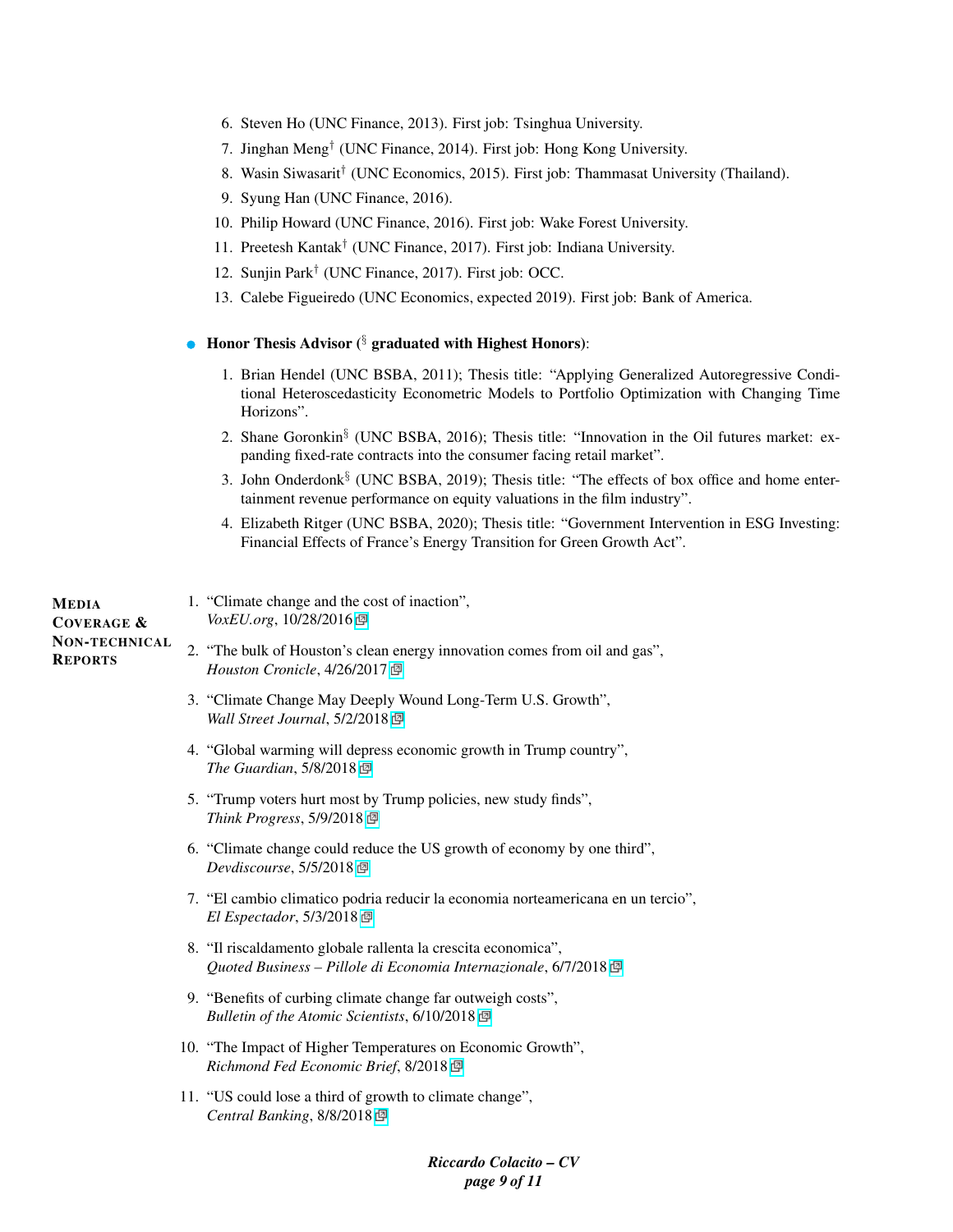- 12. "Richmond Fed says climate change could dampen economic growth", *Washington Examiner*, 8/8/2018
- 13. "Summer's record-high temperatures threaten to scorch the economy", *CBS Money Watch*, 8/13/2018
- 14. "Scorching Summers Melt Away America's Growth", *Financial Advisor*, 8/14/2018
- 15. "Scorching Summers Melt Away America's Growth", *Bloomberg*, 8/14/2018
- 16. "Economics of Climate Change: three recent takes", *BBN Times*, 8/15/2018
- 17. "Superhot Summers Are Hurting U.S. Businesses", *Barron's*, 8/15/2018
- 18. "Most economic forecasts have a big blind spot: Climate change", *CNN Money*, 8/17/2018
- 19. "El cambio climatico impacta no solo al medioambiente sino tambien a la economia", *Expansion*, 8/12/2018
- 20. "The Economic Impact of Climate Change Rattles the Oil Industry", *Capital & Main*, 8/28/2018
- 21. "We Can No Longer Afford A Fossil Fuel Economy OpEd", *EurAsia Review*, 9/10/2018
- 22. "Francis X. Diebold's blog: Interesting papers of the moment", *No Hesitations*, 9/10/2018
- 23. "Understanding Our Future. Frontiers of Climate and Energy Data and Research", *Center for American Progress*, 9/12/2018
- 24. "Failing to Address Climate Change Threatens the Economy", *Joint Economic Committee Democrats, U.S. Senator Martin Heinrich Ranking Member*, 11/2018
- 25. "PG&E May Be the Business World's Biggest Climate-Change Casualty Yet", *Bloomberg*, 1/15/2019
- 26. "Why More Heat Means The End Of The Predictable World As We Know It", *Mountain Journal*, 2/13/2019
- 27. "Climate risks pose a clear and present danger for investors", *Gulf Times*, 2/26/2019
- 28. "Fed Policy Makers Take Notice of Climate Change's Implications for Economic Outlook", *Wall Street Journal*, 4/17/2019
- 29. "Following in the Climate Footsteps of Global CEOs", *Clearpath*, 4/19/2019
- 30. "Climate Change and the Federal Reserve", *The Federal Reserve Bank of San Francisco Economic Letter*, 3/25/2019
- 31. "Climate change worsens economic inequality, scientists say", *CBS News*, 4/26/2019
- 32. "Logistics report warns of climate-related risks, costs", *Fleet Owner*, 6/19/2019

*Riccardo Colacito – CV page 10 of 11*